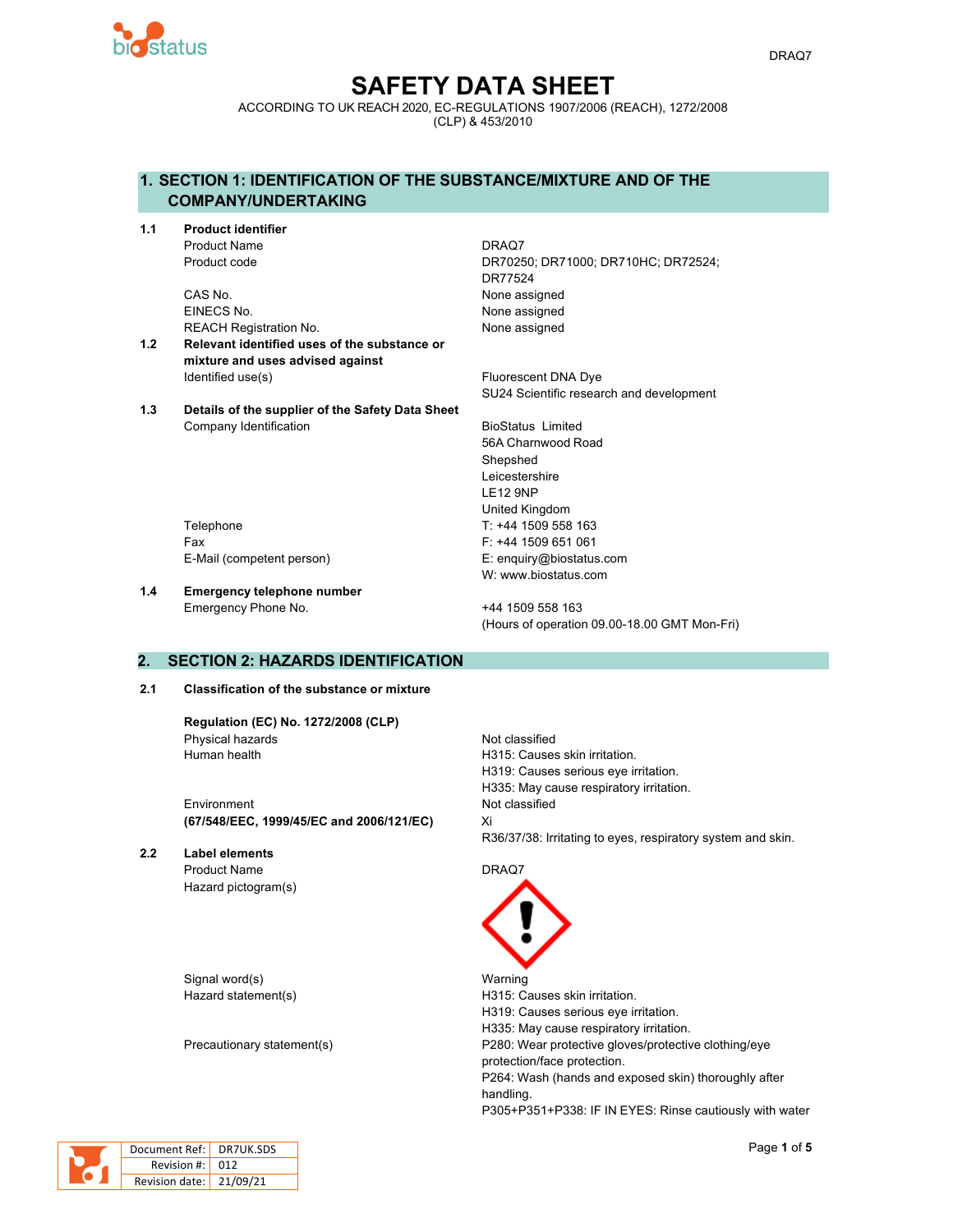

|     |                               | for several minutes. Remove contact lenses, if present and |
|-----|-------------------------------|------------------------------------------------------------|
|     |                               | easy to do. Continue rinsing.                              |
|     |                               | P312: Call a POISON CENTER/doctor if you feel unwell.      |
|     |                               | P332+P313: If skin irritation occurs: Get medical          |
|     |                               | advice/attention.                                          |
|     |                               | P362: Take off contaminated clothing.                      |
| 2.3 | <b>Other hazards</b>          | Warning - this preparation contains a substance not yet    |
|     |                               | tested completely.                                         |
| 2.4 | <b>Additional Information</b> | None                                                       |

# **3. SECTION 3: COMPOSITION/INFORMATION ON INGREDIENTS**

#### **3.1 Mixtures**

Regulation (EC) No. 1272/2008 (CLP); (67/548/EEC, 1999/45/EC and 2006/121/EC)

| Hazardous ingredient(s)                                                                                                           | %     | CAS No.          | EC No.           | <b>REACH</b><br><b>Registration</b><br>No. | Hazard pictogram(s) and Hazard<br>statement(s)                                                                                                                                               |
|-----------------------------------------------------------------------------------------------------------------------------------|-------|------------------|------------------|--------------------------------------------|----------------------------------------------------------------------------------------------------------------------------------------------------------------------------------------------|
| Proprietary Derivative of<br>$1,5-BIS$ $I2-$<br>(DIMETHYLAMINO)<br>ETHYLJAMINO}-4,8-<br><b>DIHYDROXYANTHRACE</b><br>NE-9.10-DIONE | $<$ 1 | None<br>assigned | None<br>assigned | None assigned                              | H315: Causes skin irritation.<br>H319: Causes serious eye<br>irritation.<br>H335: May cause respiratory<br>irritation.<br>Xi; R36/37/38: Irritating to eyes,<br>respiratory system and skin. |

## **3.2 Additional Information**

For full text of H/P statements see section 16.

# **4. SECTION 4: FIRST AID MEASURES**



| 4.1 | <b>Description of first aid measures</b>      |                                                                                           |
|-----|-----------------------------------------------|-------------------------------------------------------------------------------------------|
|     | General information                           | Warning - this preparation contains a substance not yet                                   |
|     |                                               | tested completely.                                                                        |
|     | Inhalation                                    | IF INHALED: Remove person to fresh air and keep                                           |
|     |                                               | comfortable for breathing.                                                                |
|     | Ingestion                                     | IF SWALLOWED: Rinse mouth. Get medical attention<br>immediately.                          |
|     | <b>Skin Contact</b>                           | IF ON SKIN (or hair): Take off immediately all contaminated                               |
|     |                                               |                                                                                           |
|     |                                               | clothing. Rinse skin with water/shower. If symptoms persist,<br>obtain medical attention. |
|     |                                               |                                                                                           |
|     | Eye Contact                                   | IF IN EYES: Rinse cautiously with water for several minutes.                              |
|     |                                               | Remove contact lenses, if present and easy to do. Continue                                |
|     |                                               | rinsing. If eye irritation persists: Get medical                                          |
|     |                                               | advice/attention.                                                                         |
| 4.2 | Most important symptoms and effects, both     |                                                                                           |
|     | acute and delayed                             |                                                                                           |
|     | Inhalation                                    | May cause irritation to the respiratory system.                                           |
|     | Ingestion                                     | Stomach ache. Vomiting                                                                    |
|     | <b>Skin Contact</b>                           | May cause irritation.                                                                     |
|     | Eye Contact                                   | May cause eye irritation.                                                                 |
| 4.3 | Indication of any immediate medical attention | Treat symptomatically.                                                                    |
|     | and special treatment needed                  |                                                                                           |

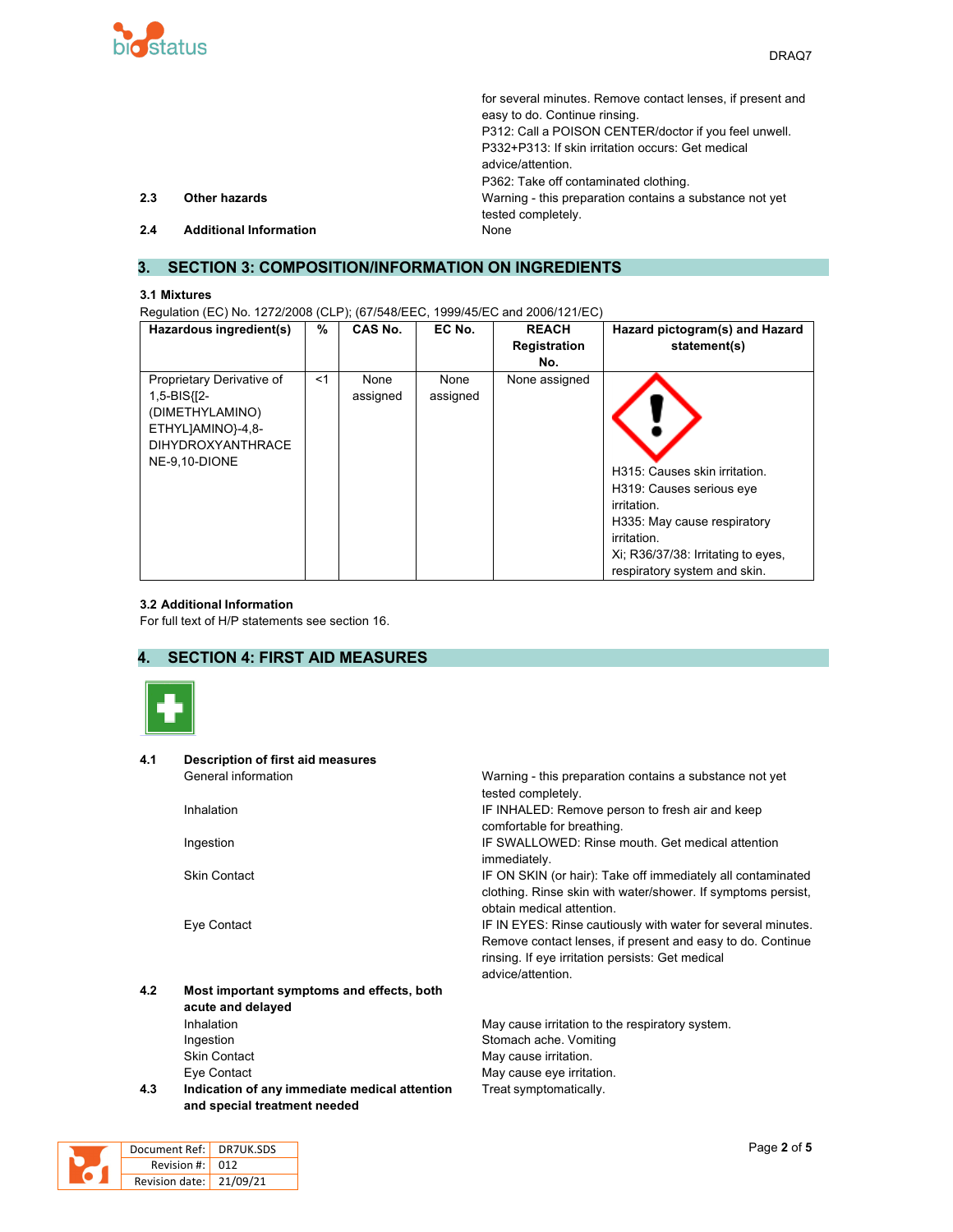

# **5. SECTION 5: FIRE-FIGHTING MEASURES**

- 
- **5.2 Special hazards arising from the substance or mixture**

**5.1 Extinguishing Media Non-flammable. In case of fire in the surroundings: all** extinguishing agents allowed. None anticipated.

**5.3 Advice for fire-fighters Fire fighters** Fire fighters should wear complete protective clothing including self-contained breathing apparatus.

# **6. SECTION 6: ACCIDENTAL RELEASE MEASURES**

| 6.1 | Personal precautions, protective equipment and | Wear suitable protective clothing, gloves and eye/face        |
|-----|------------------------------------------------|---------------------------------------------------------------|
|     | emergency procedures                           | protection. Please see section 8 SDS for more details.        |
| 6.2 | <b>Environmental precautions</b>               | Cover with absorbent or contain. Collect and dispose.         |
| 6.3 | Methods and material for containment and       | Wear suitable protective clothing, gloves and eye/face        |
|     | cleaning up                                    | protection. Cover with absorbent or contain. Collect and      |
|     |                                                | dispose. Dispose of this material and its container to        |
|     |                                                | hazardous or special waste collection point. Wash the         |
|     |                                                | spillage area with water.                                     |
| 6.4 | <b>Reference to other sections</b>             | Wear suitable protective clothing, gloves and eye/face        |
|     |                                                | protection. Please see section 8 SDS for more details. For    |
|     |                                                | full text of H/P phrases see section 16. Collect mechanically |

## **7. SECTION 7: HANDLING AND STORAGE**

**7.1 Precautions for safe handling For professional users only.** 

Observe the usage / storage instructions. Wear suitable protective clothing, gloves and eye/face protection. Avoid contact with skin and eyes. Always wash hands before smoking, eating and drinking.

and dispose of according to Section 13.

- **7.2 Conditions for safe storage, including any incompatibilities** Storage Temperature **Storage temperature (°C):** 2-8. Do not freeze. Incompatible materials **None anticipated** None anticipated.
- 

Storage Life **Conservent Conserve directions on label and instructions for use. 7.3 Specific end use(s) Eluorescent DNA Dye** SU24 Scientific research and development

#### **8. SECTION 8: EXPOSURE CONTROLS/PERSONAL PROTECTION**

- **8.1 Control parameters**
- **8.2 Exposure controls**
- 
- **8.2.2 Personal protection equipment**
- 

Exposure limit values Not determined.

**8.2.1 Appropriate engineering controls** Provide adequate ventilation.



Eye/face protection Wear protective eyewear (goggles, face shield, or safety glasses).

Skin protection (Hand protection/ Other) Wear suitable protective clothing and gloves. Respiratory protection **Not include the Section Not normally required.** Unlikely to be hazardous by inhalation because of the low vapour pressure of the material at ambient temperature.

## **9. SECTION 9: PHYSICAL AND CHEMICAL PROPERTIES**

**9.1 Information on basic physical and chemical properties** Appearance Coloured liquid.



| Document Ref: <mark>I</mark> | DR7UK.SDS |
|------------------------------|-----------|
| Revision #: 012              |           |
| Revision date: 21/09/21      |           |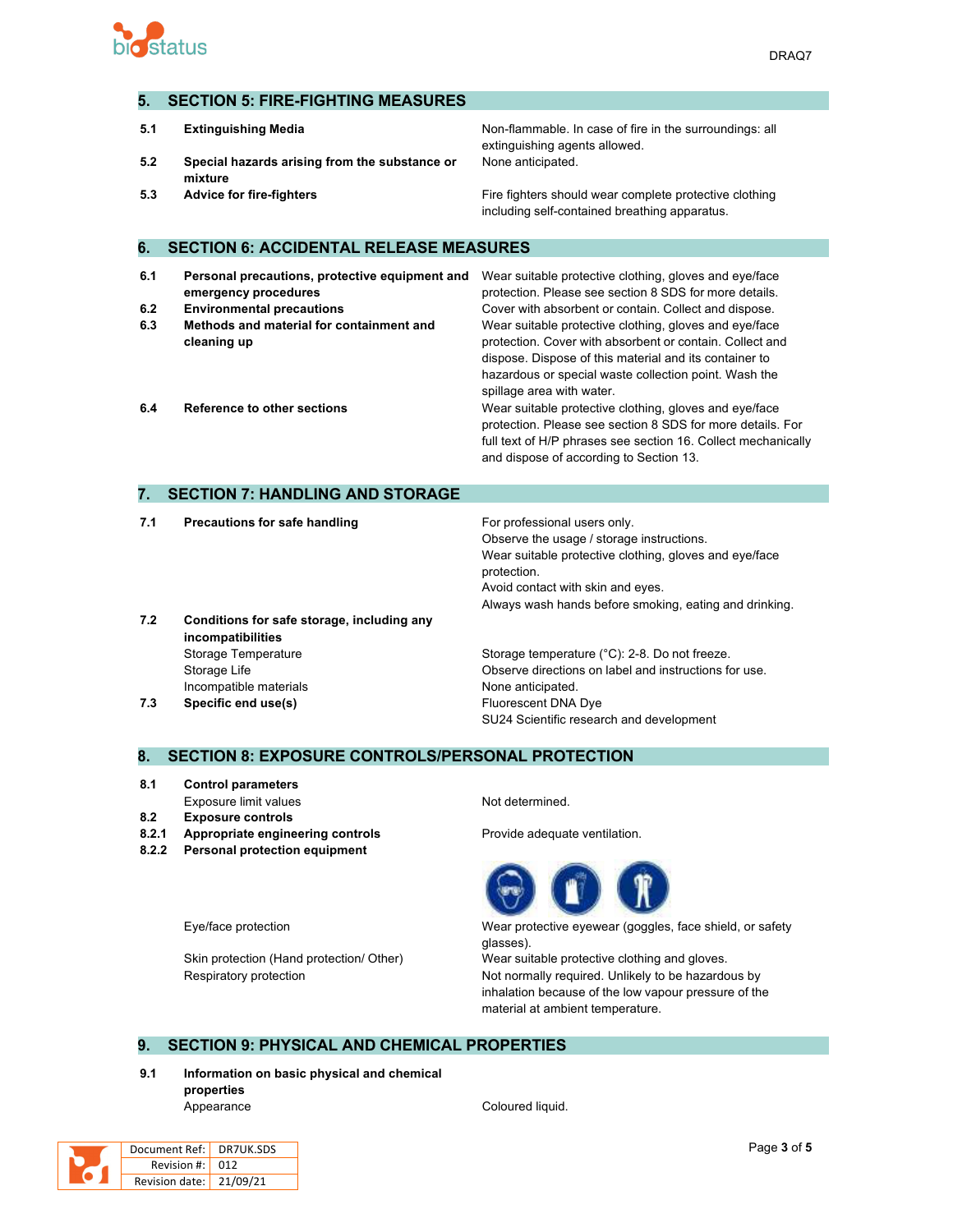

|     | Colour                                       | Blue.          |
|-----|----------------------------------------------|----------------|
|     | Odour                                        | Odourless.     |
|     | <b>Odour Threshold</b>                       | Not available. |
|     | рH                                           | Not available. |
|     | Melting Point/Freezing Point                 | Not available. |
|     | Initial boiling point and boiling range      | Not available. |
|     | Flash point                                  | Not available. |
|     | Evaporation rate                             | Not available. |
|     | Flammability (solid, gas)                    | Not available. |
|     | Upper/lower flammability or explosive limits | Not available. |
|     | Vapour pressure                              | Not available. |
|     | Vapour density                               | Not available. |
|     | Relative density                             | Not available. |
|     | Solubility(ies)                              | Not available. |
|     | Partition coefficient: n-octanol/water       | Not available. |
|     | Auto-ignition temperature                    | Not available. |
|     | Decomposition Temperature                    | Not available. |
|     | Viscosity                                    | Not available. |
|     | <b>Explosive properties</b>                  | Not available. |
|     | Oxidising properties                         | Not available. |
| 9.2 | <b>Other information</b>                     | None known.    |
|     |                                              |                |

## **10. SECTION 10: STABILITY AND REACTIVITY**

- **10.1 Reactivity 10.1 Reactivity 10.1 Reactivity**
- 
- **10.3 Possibility of hazardous reactions** None known.
- **10.4 Conditions to avoid 10.4 Conditions to avoid 10.4 None known.**
- 
- **10.6 Hazardous Decomposition Product(s)** None known.

**10.2 Chemical stability 10.2 Chemical stability** Stable at ambient temperatures. **10.5 Incompatible materials Strong oxidising agents. Strong Alkalis.** Strong Alkalis.

## **11. SECTION 11: TOXICOLOGICAL INFORMATION**

**11.1 Information on toxicological effects Mixture** Warning - this preparation contains a substance not yet tested completely. **Acute toxicity Not determined. No information available.** Not **Acute** toxicity **Irritation Irritation Irritation In In Not** determined. No information available. **Corrosivity** Corrosivity **Corrosivity Not determined.** No information available. **Sensitisation Not determined. No information available.** No information available. **STOT** - **single exposure**  $\blacksquare$  Not determined. No information available. **Repeated dose toxicity Not determined. No information available.** Not determined. No information available. **Carcinogenicity Carcinogenicity Not determined.** No information available. **Mutagenicity Mutagenicity Not determined.** No information available. **Toxicity for reproduction Not determined.** No information available. **11.2 Other information** Inhalation **May cause irritation** to the respiratory system. Ingestion **Harmful:** possible risk of irreversible effects if swallowed. Skin Contact **May cause irritation**. Eye Contact **May cause eye irritation.** 

# **12. SECTION 12: ECOLOGICAL INFORMATION**

- 
- 
- 
- 
- 
- 

**12.1 Toxicity 12.1 Toxicity 12.1 Toxicity 12.1 Toxicity 12.1 Not determined. No information available. 12.2 Persistence and degradability Mot determined. No information available. 12.3 Bioaccumulative potential 12.3 Not determined. No information available. 12.4 Mobility in soil inclusion in**  $\blacksquare$  Not determined. No information available. **12.5 Results of PBT and VPVB assessment** Not determined. No information available. **12.6** Other adverse effects **Notify**  $\blacksquare$  Not determined. No information available.